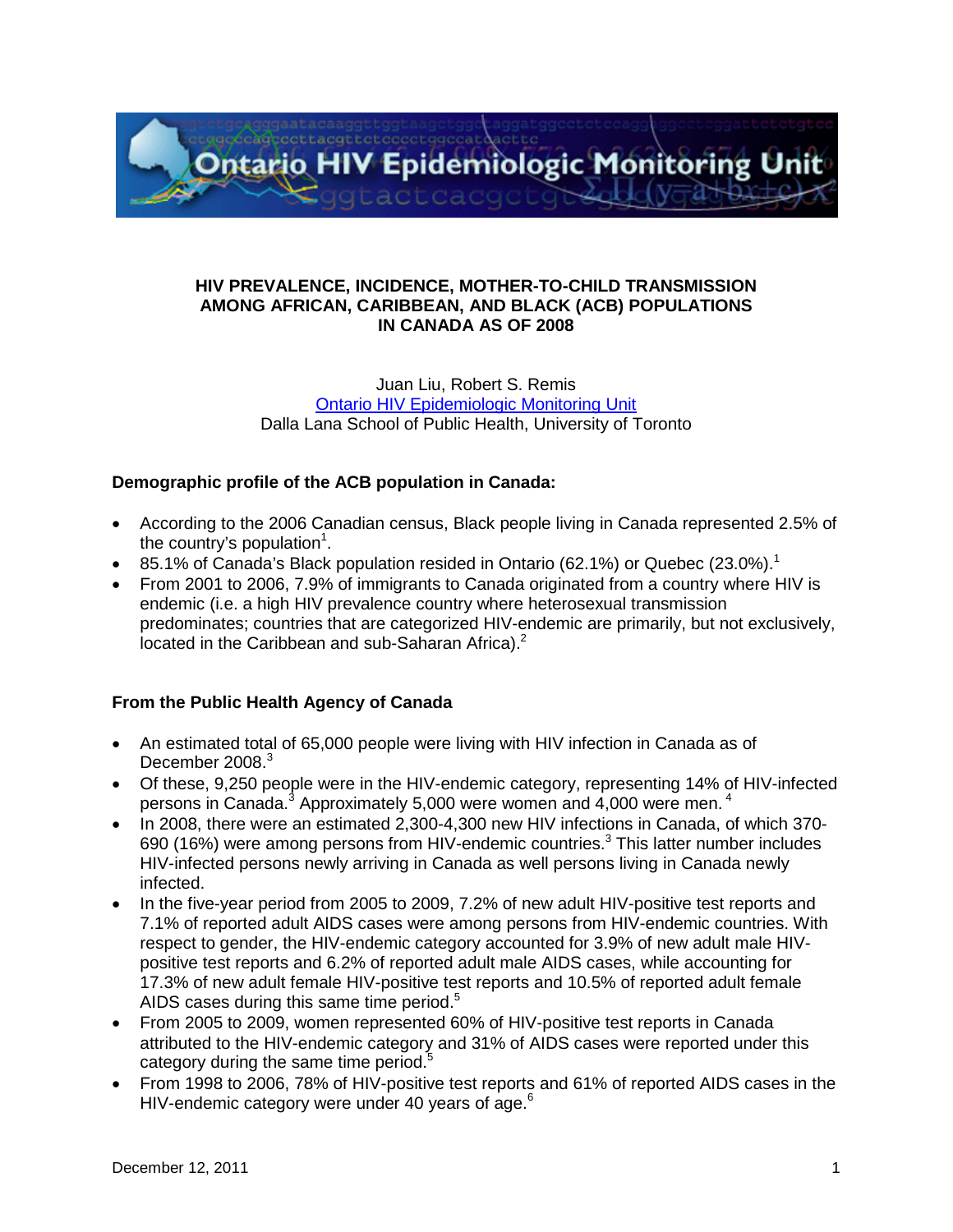- Of 1,282 AIDS cases in the HIV-endemic category reported cumulatively to December 2009, 53.8% were from Quebec and 34.5% from Ontario.<sup>5</sup>
- Of 2,851 newborns known to have been perinatally exposed to HIV in Canada from 1984 to 2008, 46.8% (n=1,333) were Black. Of the cumulative 523 infants confirmed infected during this period, 54.7% (n=286) were Black. $3$

## **Other (non-ACB specific) statistics:**

- Of the estimated 2,300-4,300 new HIV infections in 2008 in Canada, MSM accounted for 44%, IDU 17%, persons infected by heterosexual transmission not born in HIV-endemic countries 20% and people infected heterosexually and born in HIV endemic countries 16%.<sup>3</sup>
- As of 2008, an estimated total of 65,000 (54,000-76,000) people in Canada were living with HIV, which represented an increase of about 14% from the 2005 estimate of 57,000  $(47,000-67,000)^3$
- Of the estimated 65,000 people living with HIV in Canada, MSM represented 48% (31,330), IDU represented 17% (11,180), persons infected by heterosexual transmission and born in non-endemic countries represented 17% (10,700), and people infected by heterosexual transmission and born in endemic countries accounted for 14% (9,250). $3$
- Of the estimated 65,000 people living with HIV in Canada in 2008, 26% were unaware of their HIV infection, with variation by exposure category: an estimated 19% of infections in MSM, 25% of infections due to IDU and 35% in the two heterosexual exposure categories were undiagnosed.<sup>3</sup>
- From 2004 to 2009, women represented 26% of HIV-positive test reports in Canada and 20% of AIDS cases during the same time period. $5$
- 21,681 AIDS cases have been reported in Canada since the beginning of the epidemic; the number of reported AIDS cases decreased dramatically in the past decade; 224 persons with AIDS were diagnosed in 2009.<sup>5</sup>
- Of the 21,681 AIDS cases reported in Canada cumulatively to December 31, 2009, 39.4% were from Ontario, 28.1% Quebec, 20.2% British Columbia and 6.7% Alberta.<sup>5</sup>
- From 1984 to 2008, overall, 2,851 women known to be infected with HIV gave birth in Canada; 523 of these infants were confirmed to be HIV-infected.<sup>5</sup>

### **Acknowledgements**

We wish to thank Dr. Chris Archibald and Jessica Halverson of the Surveillance and Risk Assessment Division, Centre for Communicable Disease and Infection Control, [Public Health](http://www.phac-aspc.gc.ca/)  [Agency of Canada](http://www.phac-aspc.gc.ca/) for their valuable contribution in the preparation of this factsheet.